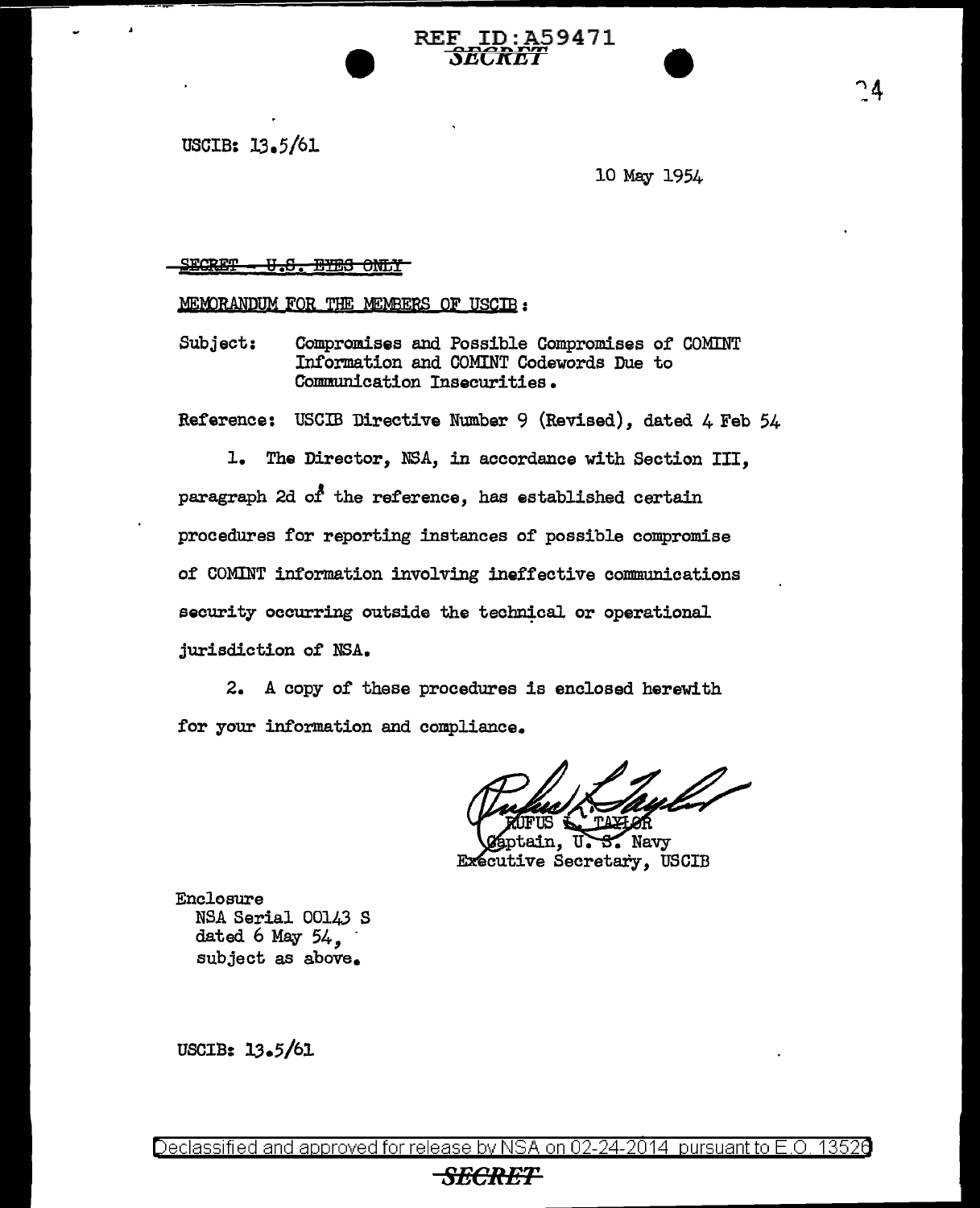



NATIONAL SECURITY AGENCY WASHINGTON 25, D. C.

> Serial: 00143 S 6 May 1954

## **SECRET**

MEMORANDUM FOR THE EXECUTIVE SECRETARY, USCIB

,

SUBJECT: Compromises and Possible Compromises of COMINT Information and COMINT Codewords Due to Communication Insecurities

1. Reference is made to paragraph 2 d, Section III, of CIBD  $#9$ Revised, 4 Feb 54, which provides that each member department or agency of USCIB will report as expeditiously as possible all instances of possible compromise of COMINT information involving ineffective communications security to the Director, NSA, in accordance with procedures established by him, for evaluation.

2. The procedures described herein accordingly are set forth by the Director, NSA, for guidance of all activities which are engaged in electrical transmission of COMINT information, but which are not under his technical or operational control. A similar procedure for units under the technical or operational control of Director, NSA, has been established.

.3. The term "communication insecurities", as used herein, refers to those occurrences involving communications which may result in compromises of COMINT information. Communication insecurities include:

a. Unauthorized transmissions of classified information in plain language or in improperly encrypted forms.

b. Violations of the physical security of cryptographic material used for encrypting COMINT information; this includes loss, theft, capture, recovery by salvage, defection of individuals, or unauthorized viewing of the cryptomaterial.

c. Use of unauthorized cryptosystems for transmitting COMINT information.

d. Violations of rules concerning encryption or decryption processes.

4. Immediately upon detection of known or suspected compromise involving communication insecurities, a message report should be forwarded to the Director, NSA, ATTN: COM3EC. All such reports should be classified SECRET unless TOP SECRET information is contained therein and should be encrypted in an authorized COMINT cryptosystem other than that involved in the violation. If an alternate authorized COMINT cryptosystem is not available, the message report should be encrypted in the general purpose cryptosystem having the least number or holders; in such cases, reports should be so worded as not to reveal COMINT information (including codewords). NSA may request a supplementary report if necessary for evaluation.

**Enclosure with USCIB: 13.5/61, dated 10 May 1954.**